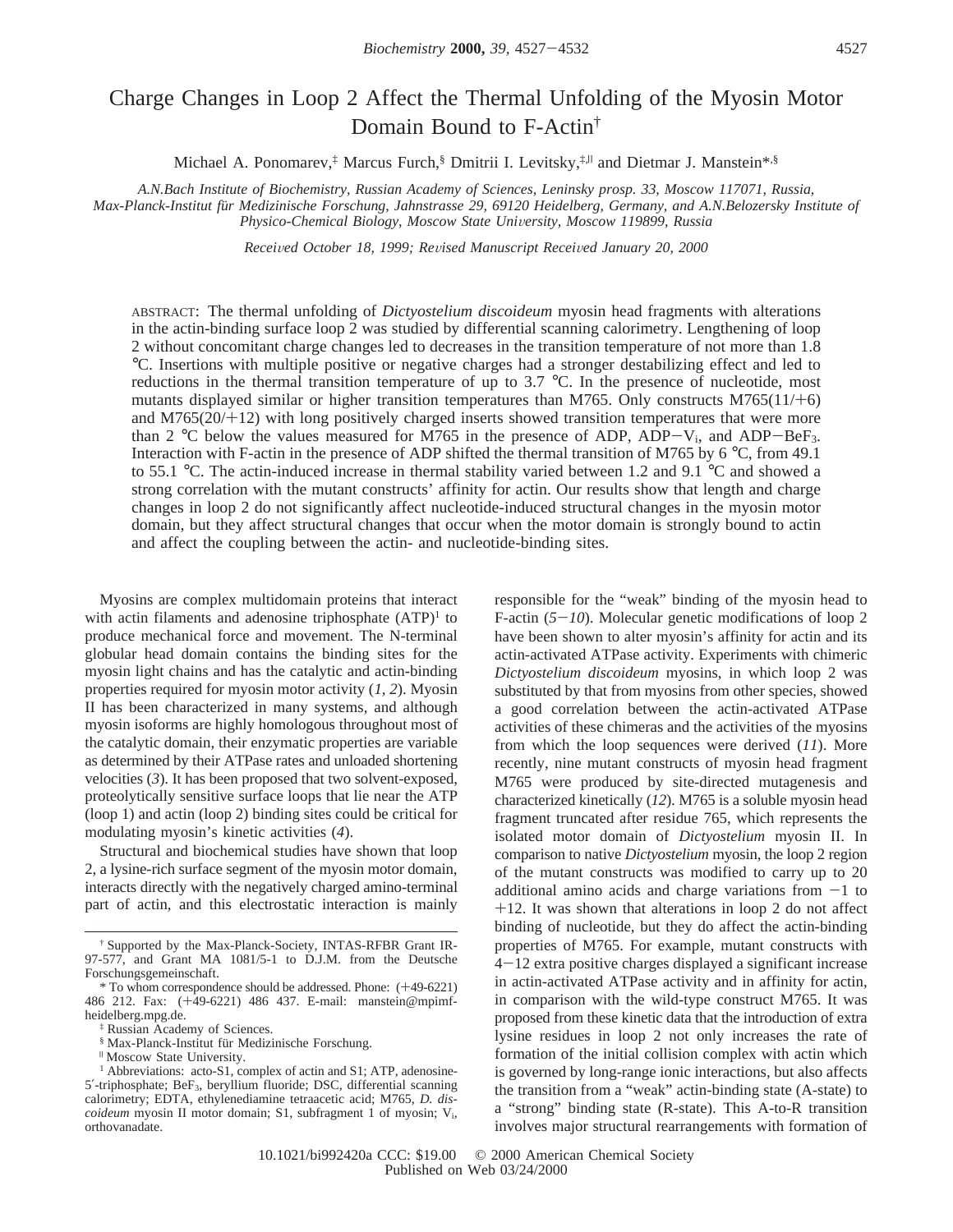additional actomyosin contacts and internal conformational changes involving both hydrophobic and ionic interactions (*12*). It is generally assumed that charge changes in loop 2 affect the conformation of myosin heads that are "strongly" bound to F-actin. To check this assumption, we used differential scanning calorimetry (DSC) to analyze the thermal unfolding of M765 mutants with alterations in loop 2.

DSC is the most effective and commonly employed method to study the thermal unfolding of proteins (*13, 14*). This method was successfully used for probing the conformational changes that occur in the myosin head due to formation of stable ternary complexes with ADP and Pi analogues, such as orthovanadate  $(V_i)$ , beryllium fluoride  $(BeF_3)$ , or aluminum fluoride (AlF<sub>4</sub>). These complexes are stable analogues of the intermediate states of myosincatalyzed  $Mg^{2+}$ -ATPase reaction (*15*-*17*), and therefore, they are often used for probing the conformational changes occurring in the myosin head in the course of the ATPase reaction. It has been shown by DSC that the formation of a complex with  $ADP-V_i$  or  $ADP-BeF_3$  causes a global change in the conformation of S1 that is reflected in an increased thermal stability of the protein (*18*-*20*). It has also been concluded from DSC experiments with recombinant *D. discoideum* myosin head fragments that structural changes revealed by DSC, which are due to ADP binding and to the formation of stable ternary complexes with ADP and Pi analogues, occur mainly in the globular motor portion of the head (*21*). Moreover, DSC was also used for probing the structural changes that occur in the myosin head due to its strong binding to F-actin in the presence of ADP. It was shown that the binding of skeletal S1 to F-actin significantly increased the thermal stability of S1 (*22*).

In the present study we applied these DSC approaches to examine mutant constructs of *D. discoideum* myosin head fragment M765 with alterations in loop 2. The names of the mutant constructs reflect changes in the length and charge of loop 2. For example, M765(11/0) indicates the insertion of 11 amino acids with no additional charge, and M765-  $(8/44)$  indicates the insertion of 8 amino acids including 4 positively charged lysine residues. The kinetic properties of all constructs used in this study, with the exception of M765-  $(20/-10)$ , have been reported previously  $(12)$ . The thermal unfolding of mutant myosin head fragments was measured in the absence of nucleotides, in the presence of ADP, and in the ternary complexes with ADP and  $P_i$  analogues ( $V_i$ ,  $BeF<sub>3</sub>$ ). The thermal stability of these fragments complexed with F-actin in the presence of ADP was also studied. The main calorimetric parameters extracted from these data were the transition temperature,  $T<sub>m</sub>$ , the calorimetric enthalpy,  $\Delta H_{\text{cal}}$ , and the width at the half-height of the transition,  $\Delta T_{0.5}$ , which is a relative measure for the cooperativity of the transition.

# **MATERIAL AND METHODS**

*Expression and Purification of Mutant Myosin Head Fragments.* Plasmids for the production of recombinant myosin motor domains were derived from the extrachromosomal vector pDXA-3H (*23*). Expression vectors for the production of myosin head fragments with loop 2 insertions were created as described previously (*12*). *Dictyostelium*

transformants were grown at 21 °C in HL-5C (*12*). Transformants were selected and screened for the production of the recombinant myosin motor domains, and the His-tagged motor domains were purified as described by Manstein and Hunt (*24*). Yields of up to 5 mg of homogeneous protein/g of cells were obtained.

*Preparation of the Complexes of Myosin Head Fragments with ADP and Pi Analogues.* Trapping of ADP by different phosphate analogues  $(V_i, BeF_3)$  was performed by the methods described for the preparation of stable ternary complexes  $S1$ <sup>-</sup>ADP<sup>-</sup>V<sub>i</sub> and  $S1$ <sup>-</sup>ADP<sup>-</sup>BeF<sub>3</sub> (15, 17, 20). To obtain these complexes, myosin head fragments (1 mg/mL) were incubated with 1 mM ADP and 0.4 mM  $V_i$  or BeF<sub>3</sub> for 30 min at 20 °C in a medium containing 30 mM Hepes, pH 7.3, and 1 mM MgCl<sub>2</sub>. Beryllium fluoride complexes were obtained by addition of  $0.4 \text{ mM}$  BeCl<sub>2</sub> in the presence of 5 mM NaF. The Ca<sup>2+</sup>/high salt-ATPase activity was followed to confirm the formation of the complexes. The ATPase activity of myosin head fragments complexed with ADP-V<sub>i</sub> or ADP-BeF<sub>3</sub> did not exceed  $3-5%$  of the activity of the unmodified proteins.

*Preparation of the Complexes of Myosin Head Fragments with F-Actin.* Actin was prepared from rabbit skeletal muscle acetone powder (*25*). Monomeric G-actin was stored in lowstrength buffer composed of 2 mM Tris-HCl, pH 8.0, 0.2 mM ATP,  $0.2$  mM CaCl<sub>2</sub>,  $0.5$  mM  $\beta$ -mercaptoethanol, and  $0.01\%$  NaN<sub>3</sub> (G-buffer). The concentration of actin was determined spectrophotometrically, using *A*1% at 290 nm equal to 6.3. G-actin was polymerized to F-actin in G-buffer by the addition of 4 mM  $MgCl<sub>2</sub>$ . F-actin was stabilized by the addition of a 2-fold molar excess of phalloidin (Sigma) to obtain a better separation of the thermal transitions of actin-bound myosin head fragments and F-actin. Specific binding of this cyclic heptapeptide to F-actin was shown to increase the temperature of the thermal denaturation of F-actin by 14 °C (*26*). A similar effect of phalloidin was observed in our experiments. The complexes of myosin head fragments with F-actin were formed by mixing equal volumes of an F-actin solution and a myosin solution. F-actin solutions contained G-buffer, 2 mM MgCl<sub>2</sub>, and 1 mM ADP. Myosin solutions contained 30 mM Hepes, pH 7.3, 2 mM MgCl<sub>2</sub>, and 1 mM ADP. The final concentrations of F-actin and myosin head fragments were 34 and 17 *µ*M, respectively.

*Differential Scanning Calorimetry.* DSC experiments were performed on a DASM-4M differential scanning microcalorimeter (Institute for Biological Instrumentation, Pushchino, Russia) with cell volumes of 0.48 mL, at a scanning rate of 1 K/min. Prior to DSC experiments the myosin head fragments were dialyzed against 30 mM Hepes, pH 7.3, containing  $2 \text{ mM } MgCl<sub>2</sub>$ . Samples were degassed with stirring in an evacuated chamber for 10 min at room temperature before each measurement and immediately loaded into the calorimeter cell. Degassed dialysis buffer was loaded into the reference cell. A mixture of equal volumes of dialysis buffer and G-buffer, both containing  $2 \text{ mM } MgCl_2$ and 1 mM ADP, was loaded into the reference cell for experiments with the actomyosin complexes. A pressure of 203 kPa (2 atm) of dry nitrogen was always kept over the liquids in the cells throughout the scans to prevent any degassing during heating. The reversibility of the thermal transitions was verified by checking the reproducibility of the calorimetric trace in a second heating of the sample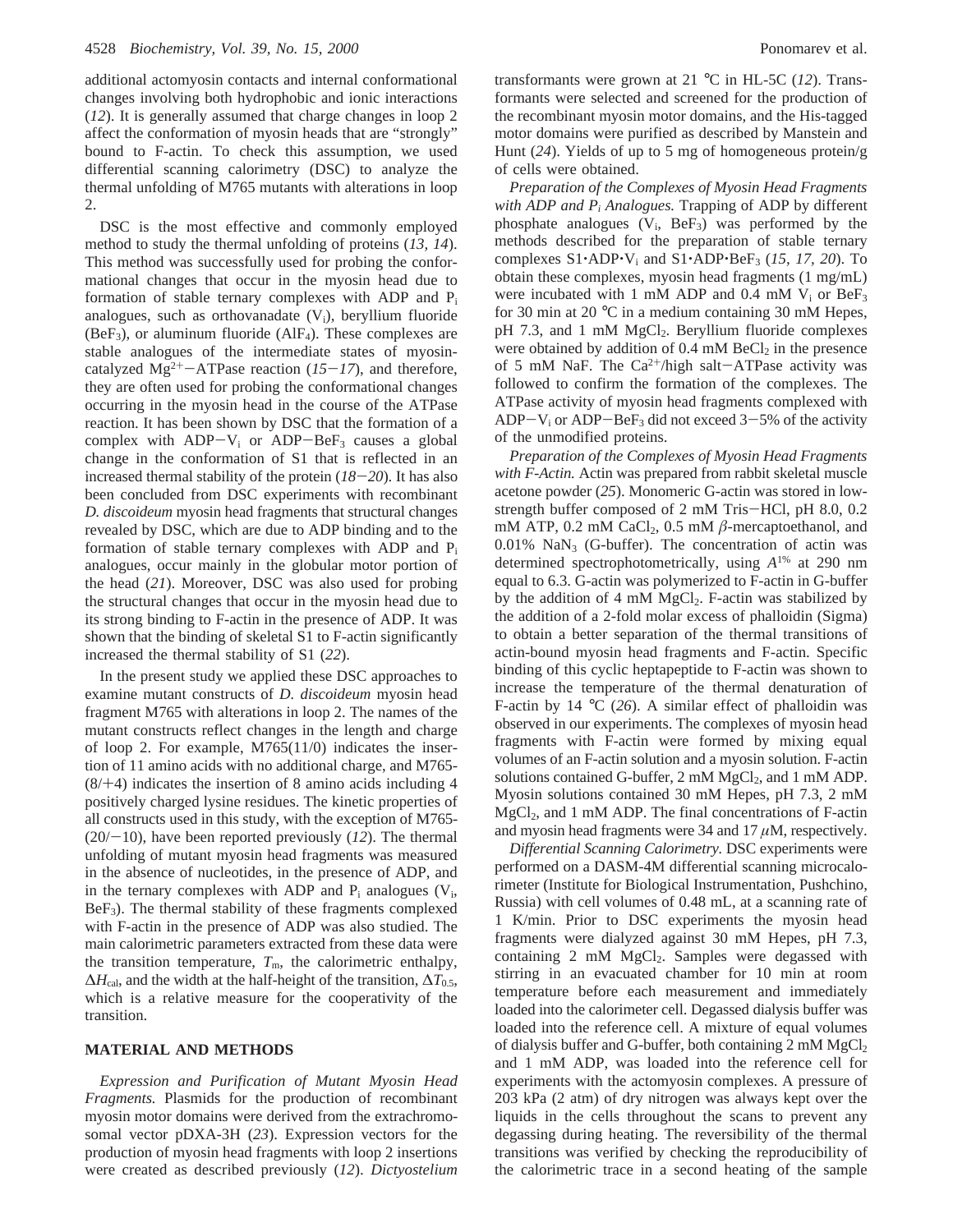immediately after cooling from the first scan. The thermal denaturation of all protein samples studied was fully irreversible. The calorimetric traces were corrected for the calorimetric baseline (a background scan collected with buffer in both cells was subtracted from each scan). The temperature dependence of the molar heat capacity was further analyzed and plotted using Origin 5.0 software (MicroCal Inc., Northampton, MA).

Transition temperatures  $(T<sub>m</sub>)$  were determined from the maximum of the temperature dependence of the molar heat capacity. Calorimetric enthalpies (ΔH<sub>cal</sub>) were calculated from the area under the excess heat capacity curves. The width at the half-height of the excess heat capacity traces  $(\Delta T_{0.5})$  was used for evaluation of the relative cooperativity of the thermal transitions. These parameters are directly available from the experimental calorimetric traces, or after simple treatments such as concentration normalization, chemical baseline correction, and subtraction of instrumental background. Molecular masses from 89.5 kDa for M765 to 91.3 kDa for  $M765(20/-10)$  were used for calculation of the excess molar heat capacity of the myosin head fragments.

*Stopped-Flow Experiments.* Stopped-flow experiments were performed with a Hi-tech SF-61MX stopped-flow spectrophotometer (Salisbury, U.K.) using a 75 W Xe/Hg lamp and a monochromator for wavelength selection. Pyrene fluorescence was excited at 365 nm and emission monitored after passing through a KV 389 nm cutoff filter (Schott, Mainz, Germany). Data were stored and analyzed using software provided by Hi-tech. The experimental buffer was 20 mM MOPS, 5 mM MgCl<sub>2</sub>, and 100 mM KCl, pH 7.0, and the reaction temperature 20 °C.

### **RESULTS**

*Calorimetric Characterization of Mutant Myosin Head Fragments*. In the absence of nucleotides most mutant constructs displayed decreased thermostability. The extent of the observed decrease in  $T<sub>m</sub>$  and  $\Delta H<sub>cal</sub>$  correlated well with the number of inserted amino acid residues (Table 1). The introduction of both positive and negative charge appeared to have an additional destabilizing effect. Accordingly, mutant constructs  $M765(4/-1)$  and  $M765(4/+1)$  with small inserts and charge changes displayed calorimetric parameters similar to those observed for the wild-type construct M765 ( $T_m = 45.6$  °C), whereas the transition temperature for M765(20/ $-10$ ), M765(11/0), and M765- $(11/+6)$  was shifted to lower temperature by 3.0, 1.6, and 3.7 °C, respectively.

*Nucleotide-Induced Changes in the Thermal Unfolding of Mutant Myosin Head Fragments.* Previous DSC studies performed with skeletal muscle S1 and with *D. discoideum* myosin head fragment M761 have shown that DSC is useful for probing global conformational changes in the myosin motor caused by ligand binding. Formation of stable ternary complexes of the myosin head with ADP and  $P_i$  analogues such as  $V_i$ , Be $F_3$ , and Al $F_4$  were shown to cause a significant increase of the thermal stability of the protein, as judged by the values measured for  $T_{\text{m}}$ ,  $\Delta H_{\text{cal}}$ , and  $\Delta T_{0.5}$  (*18, 20, 21*). Figure 1 shows the effects of the formation of the ternary complexes of M765(4/-1) with ADP-V<sub>i</sub> and ADP-BeF<sub>3</sub>, in comparison with the effect of ADP alone and the nucleotide-free protein. ADP binding increased  $T<sub>m</sub>$  in the case

Table 1: Calorimetric Parameters Obtained from the DSC Data for Mutant Myosin Head Fragments Alone or in Their Complexes with Nucleotides*<sup>a</sup>*

| myosin head fragment                                                       | $T_{\rm m}$     | $\Delta H_{\rm cal}$ | $\Delta T_{0.5}$ |  |  |  |
|----------------------------------------------------------------------------|-----------------|----------------------|------------------|--|--|--|
| or complex                                                                 | $({}^{\circ}C)$ | (kcal/mol)           | $(^{\circ}C)$    |  |  |  |
| M765                                                                       | 45.6            | 210                  | 5.7              |  |  |  |
| $M765 \cdot ADP$                                                           | 49.1            | 220                  | 5.2              |  |  |  |
| M765·ADP·BeF <sub>3</sub>                                                  | 52.7            | 240                  | 3.7              |  |  |  |
| $M765 \cdot ADP \cdot V_i$                                                 | 55.4            | 250                  | 3.8              |  |  |  |
|                                                                            |                 | 180                  |                  |  |  |  |
| $M765(20/-10)$                                                             | 42.6            |                      | 4.9              |  |  |  |
| $M765(20/-10)$ .ADP                                                        | 49.1            | 185                  | 4.4              |  |  |  |
| $M765(20/-10) \cdot ADP \cdot BeF_3$                                       | 51.0            | 230                  | 3.9              |  |  |  |
| $M765(20/-10)\cdot ADP\cdot V_i$                                           | 50.8            | 200                  | 4.1              |  |  |  |
| $M765(4/-1)$                                                               | 45.5            | 210                  | 6.1              |  |  |  |
| $M765(4/-1)$ .ADP                                                          | 51.1            | 225                  | 5.4              |  |  |  |
| $M765(4/-1) \cdot ADP \cdot BeF_3$                                         | 52.5            | 215                  | 3.3              |  |  |  |
| $M765(4/-1)\cdot ADP\cdot V_i$                                             | 53.2            | 230                  | 3.6              |  |  |  |
| M765(8/0)                                                                  | 43.8            | 210                  | 5.0              |  |  |  |
| $M765(8/0)$ ·ADP                                                           | 49.4            | 215                  | 5.1              |  |  |  |
| $M765(8/0) \cdot ADP \cdot BeF_3$                                          | 50.7            | 240                  | 4.9              |  |  |  |
| $M765(8/0) \cdot ADP \cdot V_i$                                            | na              | na                   | na               |  |  |  |
| M765(11/0)                                                                 | 44.0            | 200                  | 4.8              |  |  |  |
| $M765(11/0)$ ·ADP                                                          | 49.3            | 205                  | 4.5              |  |  |  |
| $M765(11/0) \cdot ADP \cdot BeF_3$                                         | 52.0            | 215                  | 4.5              |  |  |  |
| $M765(11/0)\cdot ADP\cdot V_i$                                             | 52.8            | 230                  | 3.8              |  |  |  |
| $M765(4/+1)$                                                               | 45.1            | 190                  | 5.6              |  |  |  |
| $M765(4/+1)\cdot ADP$                                                      | 48.8            | 190                  | 5.3              |  |  |  |
| $M765(4/+1) \cdot ADP \cdot BeF_3$                                         | 52.1            | 220                  | 3.7              |  |  |  |
| $M765(4/+1)\cdot ADP\cdot V_i$                                             | 52.6            | 210                  | 3.8              |  |  |  |
| $M765(8/+4)$                                                               | 44.0            | 190                  | 5.2              |  |  |  |
| $M765(8/+4) \cdot ADP$                                                     | 48.0            | 185                  | 6.4              |  |  |  |
| $M765(8/+4) \cdot ADP \cdot BeF_3$                                         | 50.9            | 200                  | 4.4              |  |  |  |
| $M765(8/+4)\cdot ADP\cdot V_i$                                             | 51.4            | 220                  | 3.8              |  |  |  |
| $M765(11/+6)$                                                              | 41.9            | 180                  | 4.2              |  |  |  |
| $M765(11/+6) \cdot ADP$                                                    | 45.8            | 160                  | 4.1              |  |  |  |
| $M765(11/+6)\cdot ADP\cdot BeF_3$                                          | na              | na                   | na               |  |  |  |
| $M765(11/+6)\cdot ADP\cdot V_i$                                            | 51.7            | 215                  | 3.7              |  |  |  |
| $M765(20/+12)$                                                             | 42.8            | 175                  | 7.2              |  |  |  |
| $M765(20/+12) \cdot ADP$                                                   | 47.0            | 180                  | 6.1              |  |  |  |
| $M765(20/+12) \cdot ADP \cdot BeF_3$                                       | 48.3            | 185                  | 6.9              |  |  |  |
| $M765(20/+12) \cdot ADP \cdot V_i$                                         | 51.5            | 190                  | 3.9              |  |  |  |
| <sup>a</sup> Values obtained from two to four independent measurements are |                 |                      |                  |  |  |  |

shown. The absolute error of the given  $T<sub>m</sub>$  values did not exceed  $\pm 0.2$ °C. The relative error of the given  $\Delta H_{\text{cal}}$  values did not exceed  $\pm 8\%$ . The parameter  $\Delta T_{0.5}$ , the width at the half-height of the thermal transition, is a relative measure for the cooperativity of the transition. "na" means data were not analyzed. Experimental conditions for all measurements: 30 mM Hepes, 1 mM MgCl<sub>2</sub>, pH 7.3.

of M765(4/ $-1$ ) by 5.6 °C. Nucleotide binding also increased the cooperativity of the transition as indicated by a decrease of  $\Delta T_{0.5}$  from 6.1 to 5.4 °C. Formation of the ternary complexes was accompanied by further increases in  $T<sub>m</sub>$  and cooperativity ( $\Delta T_{0.5} = 3.3 - 3.6$  °C) (Figure 1). Similar results were obtained with myosin head fragments M765 (Table 1) and M761 (*21*).

The DSC experiments showed that all myosin head fragments with alterations in loop 2 are able to undergo global structural changes due to ADP binding and the formation of stable ternary complexes with ADP and Pi analogues. The addition of nucleotide had a strong stabilizing effect on all mutant constructs, leading to increases in  $T<sub>m</sub>$ by 3.7-6.5 °C (Table 1). All constructs showed stronger ADP-induced stabilization than the wild-type construct M765  $(\Delta T_{\rm m}$  by 3.5 °C). The nucleotide-induced changes of the calorimetric parameters displayed construct-dependent and in particular charge-related differences (Table 1). The largest shift of 6.5 °C was observed for M765(20/-10) (Figure 2 A). The addition of ADP to constructs M765(8/0), M765-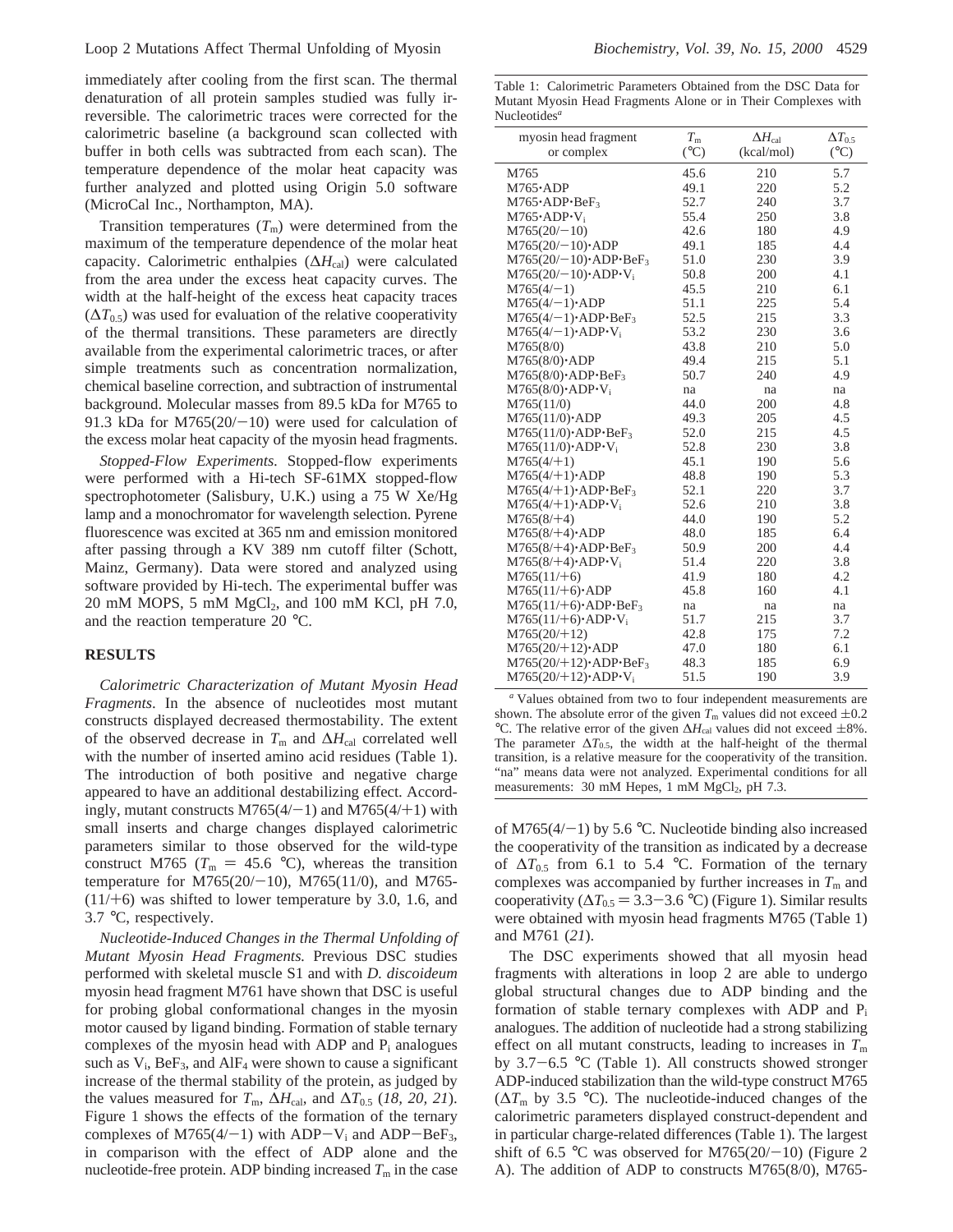

FIGURE 1: DSC scans of  $M765(4/-1)$  in the absence of nucleotides (dotted line), in the presence of 1 mM ADP (ADP, solid line), in the presence of 1 mM ADP, 5 mM NaF, and 0.4 mM BeCl<sub>2</sub> (BeF<sub>3</sub>, dashed line), and in the presence of 1 mM ADP and 0.4 mM Vi  $(V_i,$  solid line). The protein concentration was 1 mg/mL. Other conditions: 30 mM Hepes, pH 7.3, and 1 mM  $MgCl<sub>2</sub>$ . The heating rate was 1 K/min. The parameters derived from the data are shown in Table 1.



FIGURE 2: DSC scans of M765(20/-10) (A), M765(11/0) (B), and  $M765(20/12)$  (C) in the presence of 1 mM ADP. Curves shown by dotted lines were obtained in the absence of ADP. Conditions were the same as in Figure 1. The parameters derived from the data are shown in Table 1.

(11/0), and M765(4/-1) led to a shift of  $5.3-5.6$  °C (Figure 2B). The smallest ADP-induced shift of the thermal transition to higher temperature  $(\Delta T_m)$  was observed for mutant constructs with additional positive charges in loop 2. The values of  $\Delta T_{\rm m}$  for M765(4/+1), M765(8/+4), M765(11/+6), and M765(20/ $+12$ ) varied between 3.3 and 4.2 °C. The observed changes in the calorimetric enthalpy values upon addition of nucleotide were smaller but followed in general the same trend as the changes in  $T<sub>m</sub>$ . M765(20/+12) tends to aggregate at the low ionic strength conditions used for the DSC experiments, resulting in partial loss of the protein during sample preparation and consequently in noisier curves (Figure 2C).

*Binding of Mutant Myosin Head Fragments to F-Actin*. It has been suggested that DSC studies of acto-S1 offer a new and promising approach to investigate the changes that occur in the S1 molecule due to its interaction with F-actin (*22*). In the present work we applied this approach to study the



+ F-actin

 $\Delta$  T<sub>m</sub>

 $-$  F-actin

A

B

50

40

Heat power (µW)

Excess heat capacity (kcal K<sup>-1</sup> mol<sup>-1</sup>) 35 40 45 50 55 60 65 Temperature (°C) FIGURE 3: (A) The experimental DSC curves of M765 (dotted line), F-actin stabilized by phalloidin (dashed line), and their complex obtained in the presence of ADP (solid line). Conditions:  $17 \mu M$ M765, 34 *µ*M F-actin, 50 *µ*M phalloidin in 15 mM Hepes, pH 7.3, 2 mM MgCl<sub>2</sub>, 1 mM ADP, and twice-diluted G-buffer. The vertical bar corresponds to  $5 \mu W$ . (B) Excess heat capacity function of M765 in the absence and in the presence of F-actin. The parameter  $\Delta T_{\text{m}}$  $(6.0 \degree C)$  is defined by the difference between denaturation temperatures of the actin-free and actin-bound myosin head fragment.

interaction of *D. discoideum* myosin head fragments with F-actin. The addition of phalloidin shifted the  $T<sub>m</sub>$  for F-actin from 65 to 78 °C, thus providing a good separation of more than 20 °C between the calorimetric peaks of actin-bound M765 and F-actin (Figure 3A). In the absence of actin, phalloidin had no influence on the thermal denaturation of the M765.

Figure 3 shows the calorimetric trace for the thermally induced unfolding of M765 in the presence of a 2-fold molar excess of phalloidin-stabilized F-actin and ADP. While the thermal unfolding of F-actin was not significantly affected by the interaction with M765, interaction with F-actin enhanced the thermal stability of M765. This actin-induced stabilization of the myosin motor is reflected in a 6 °C shift of  $T<sub>m</sub>$  to higher temperature and an increase in  $\Delta H<sub>cal</sub>$  from 220 to 285 kcal/mol (see Tables 1 and 2).

The mutant constructs showed a similar behavior. The actin-induced increase in  $T_m(\Delta T_m)$  appears to correlate well with the mutant construct affinity for actin (see Table 2). The largest changes were observed for the tight binding constructs with four or more additional positive charges in loop 2.  $\Delta T_{\text{m}}$  was determined as 8.8, 9.1, and 7.4 °C for M765(8/+4), M765(11/+6), and M765(20/+12), respectively. In contrast, actin binding to  $M765(20/-10)$  led only to a 1.2 °C increase in  $T_m$  (Figure 4). Cosedimentation and stopped-flow experiments, where  $M765(20/-10)$ -induced changes in the fluorescence of pyrene-actin were followed, confirmed that  $M765(20/-10)$  is completely bound to actin under the conditions used for the DSC experiments. A value of 130 nM was obtained for the dissociation equilibrium constant  $K_A$ , indicating that the introduction of the large negative charge in the loop 2 region led to a ∼25-fold reduction in actin affinity in comparison to the wild-type construct (see Table 2). The reduction in actin affinity was caused by an 8-fold decrease in the association rate  $k_{+A}$  to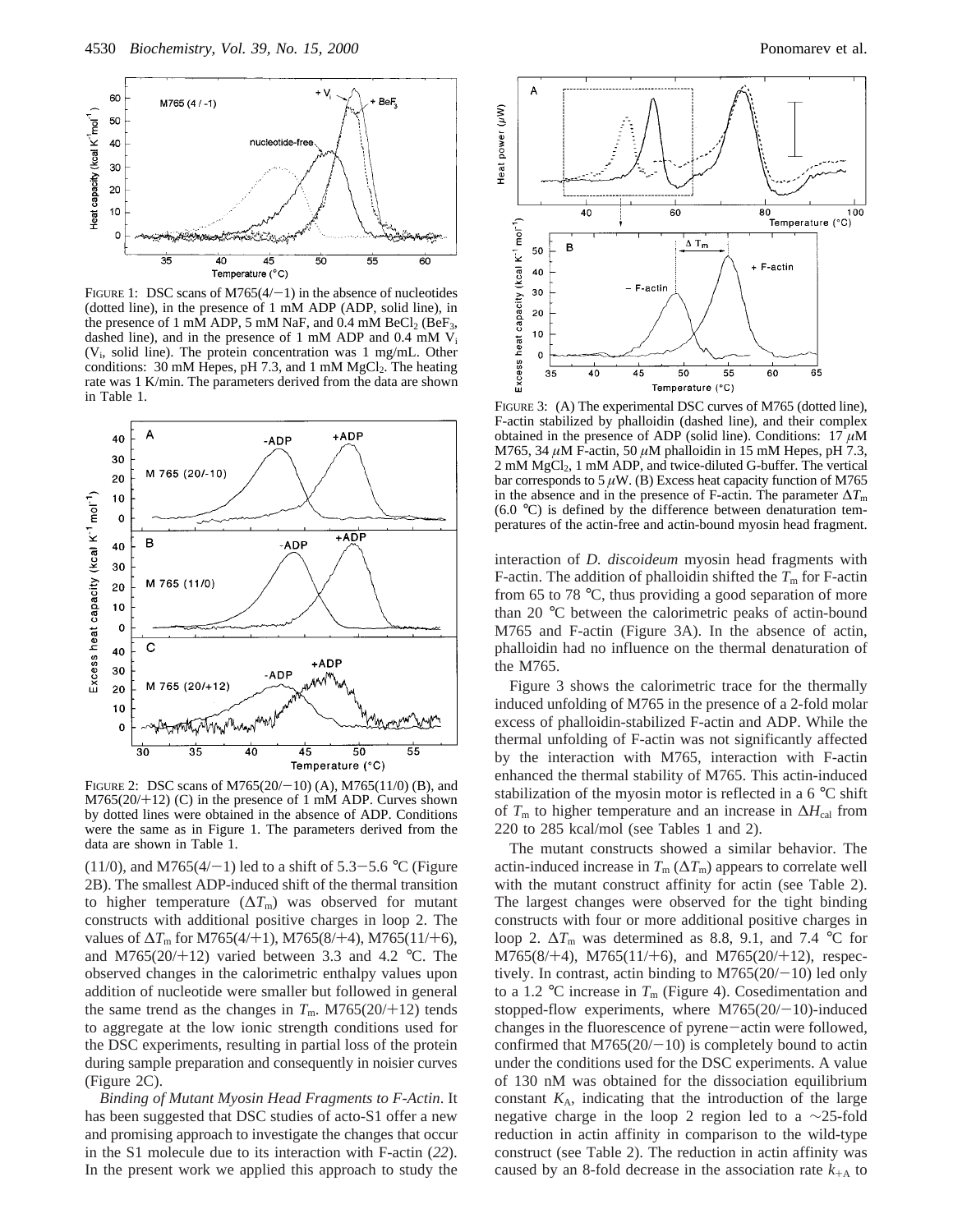Table 2: Calorimetric Parameters Obtained from the DSC Data for Mutant Myosin Head Fragments Complexed with F-Actin in the Presence of ADP

| mutant         | $K_{\rm A}$<br>(nM) | $T_{\rm m}$<br>$(^{\circ}C)$ | $\Delta T_{\rm m}$<br>$(^{\circ}C)$ | $\Delta H_{\rm cal}$<br>(kcal/mol) | $\Delta T_{0.5}$<br>$(^{\circ}C)$ |
|----------------|---------------------|------------------------------|-------------------------------------|------------------------------------|-----------------------------------|
| M765           | 4.8 <sup>a</sup>    | 55.1                         | 6.0                                 | 285                                | 3.9                               |
| $M765(20/-10)$ | 125                 | 50.3                         | 1.2                                 | 200                                | 4.7                               |
| $M765(4/-1)$   | 6.4 <sup>a</sup>    | 55.0                         | 3.9                                 | 290                                | 5.5                               |
| M765(8/0)      | 3.7 <sup>a</sup>    | 54.1                         | 4.7                                 | 220                                | 5.3                               |
| M765(11/0)     | 3.6 <sup>a</sup>    | 54.4                         | 5.1                                 | 210                                | 4.8                               |
| $M765(4/+1)$   | 2.9 <sup>a</sup>    | 55.6                         | 6.8                                 | 235                                | 5.7                               |
| $M765(8/+4)$   | $0.16^a$            | 56.8                         | 8.8                                 | 240                                | 3.3                               |
| $M765(11/+6)$  | $0.08^{a}$          | 54.9                         | 9.1                                 | 250                                | 4.2                               |
| M765(20/12)    | $0.04^a$            | 54.4                         | 7.4                                 | 185                                | 5.5                               |
|                |                     |                              |                                     |                                    |                                   |

*<sup>a</sup>* Values from ref *12*. Values obtained from two to four independent measurements are shown. The absolute error of the given  $T_{\text{m}}$  values did not exceed ±0.3 °C. The relative error of the given ∆*H*<sub>cal</sub> values did not exceed  $\pm 10$ %. Experimental conditions for all measurements: 15 mM Hepes, pH 7.3, 2 mM MgCl<sub>2</sub>, 1 mM ADP, and twice-diluted G-buffer.



FIGURE 4: Temperature dependences of excess heat capacity for actin-bound M765(8/+4) (A) and M765(20/-10) (B) in comparison with the corresponding actin-free myosin head fragments. The temperature dependence in the presence of actin corresponds to the solid lines and that of the actin-free myosin head fragments to the dotted lines.  $\Delta T_{\text{m}} = 8.8$  °C for M765(8/+4), and  $\Delta T_{\text{m}} = 1.2$ °C for M765(20/-10). The temperature region above 60 °C, corresponding to the region of thermally induced denaturation of phalloidin-stabilized F-actin, is not shown. Conditions were the same as in Figure 3.

 $0.17 \pm 0.1$  M<sup>-1</sup> s<sup>-1</sup> and a 3-fold increase in the dissociation rate  $k_{\text{A}}$  to 22.0  $\pm$  2.0 s<sup>-1</sup>. The effects of actin and ADP<br>binding on the thermal stability of the myosin head constructs binding on the thermal stability of the myosin head constructs are summarized in Figure 5.

# **DISCUSSION**

The results summarized in Table 1 suggest that lengthening of loop 2 without concomitant charge changes has only a minor effect on the thermal stability of the myosin motor domain. Insertions with up to 11 uncharged amino acid residues led only to small decreases in the transition temperature of not more than 1.8 °C. Larger reductions in transition temperature were observed with constructs M765-  $(20/-10)$ , M765 $(11/+6)$ , and M765 $(20/+12)$ . Therefore, insertions with both multiple positive and negative charges appear to have a stronger destabilizing effect on the myosin motor domain.



# mutant constructs

FIGURE 5: Observed shift to higher temperature  $(\Delta T_m)$  of the maximum of thermal transition for myosin head fragments induced by binding to F-actin (shaded bars) and by ADP binding (open bars). Actin/ADP values (°C) are 1.2/6.5 for M765(20/-10), 3.9/5.6 for M765(4/-1), 4.7/5.6 for M765(8/0), 5.1/5.3 for M765-(11/0), 6.0/3.5 for M765, 6.8/3.7 for M765(4/+1), 8.8/4.0 for M765-  $(8/+4)$ , 9.1/3.9 for M765(11/+6), and 7.4/4.2 for M765(20/+12).

Scheme 1

$$
A + M(\bullet N) \xrightarrow{\begin{array}{c} K_0 \\ \hline \downarrow \\ \hline \downarrow \\ \hline \downarrow \\ \hline \downarrow \\ \hline \downarrow \\ \hline \downarrow \\ \hline \end{array}} A - M(\bullet N) \xrightarrow{\begin{array}{c} K_1 \\ \hline \downarrow \\ \hline \\ \hline \downarrow \\ \hline \end{array}} A - M(\bullet N) \xrightarrow{\begin{array}{c} K_2 \\ \hline \downarrow \\ \hline \end{array}} A \bullet M(\bullet N)
$$

In the presence of excess ADP, a good correlation between the construct charge, actin affinity, and thermal stability was observed for the thermal unfolding of the myosin motor domain constructs strongly bound to actin (Table 2). The fact that construct  $M765(20/12)$ , possessing the highest affinity for actin, displayed a smaller actin-induced increase in the thermal transition temperature than  $M765(8/+4)$  and  $M765(11/+6)$  indicates that the relative contributions of a stabilizing increase in actin affinity and the destabilizing effect of inserting multiple residues and charges are complex and difficult to predict. However, the correlation between actin affinity and thermal stability displayed by the other constructs is sufficiently strong to suggest that loop 2-mediated charge-charge interactions with actin play an important role in the stabilization of the R-state complex. This conclusion is in good agreement with transient kinetics data that showed that insertion of four or more basic amino acids leads to a large increase in the affinity of the myosin motor domain for F-actin, resulting from changes in both  $k_{+A}$  and *<sup>k</sup>*-<sup>A</sup> (*12*). The association and dissociation rate constants for binding of the myosin motor domain to F-actin,  $k_{+A}$  and  $k_{-A}$ , as determined by transient kinetics, reflect the three-step process of formation and stabilization of the actomyosin complex originally formulated for skeletal muscle myosin (*31*) (Scheme 1).

In this model the apparent rate constants  $k_{+A}$  and  $k_{-A}$ correspond to complex terms that are comprised of more than one intrinsic rate constant, with  $k_{+A}$  corresponding to  $K_0k_{+1}$ and  $k_{-A}$  to  $k_{-1}/(1 + K_2)$ . Therefore, the observed changes in  $k_{+A}$  and  $k_{-A}$  suggest that faster formation of a collision complex and stabilization of the R-state are equally responsible for the increase in actin affinity of mutant constructs with a positively charged loop 2 region.